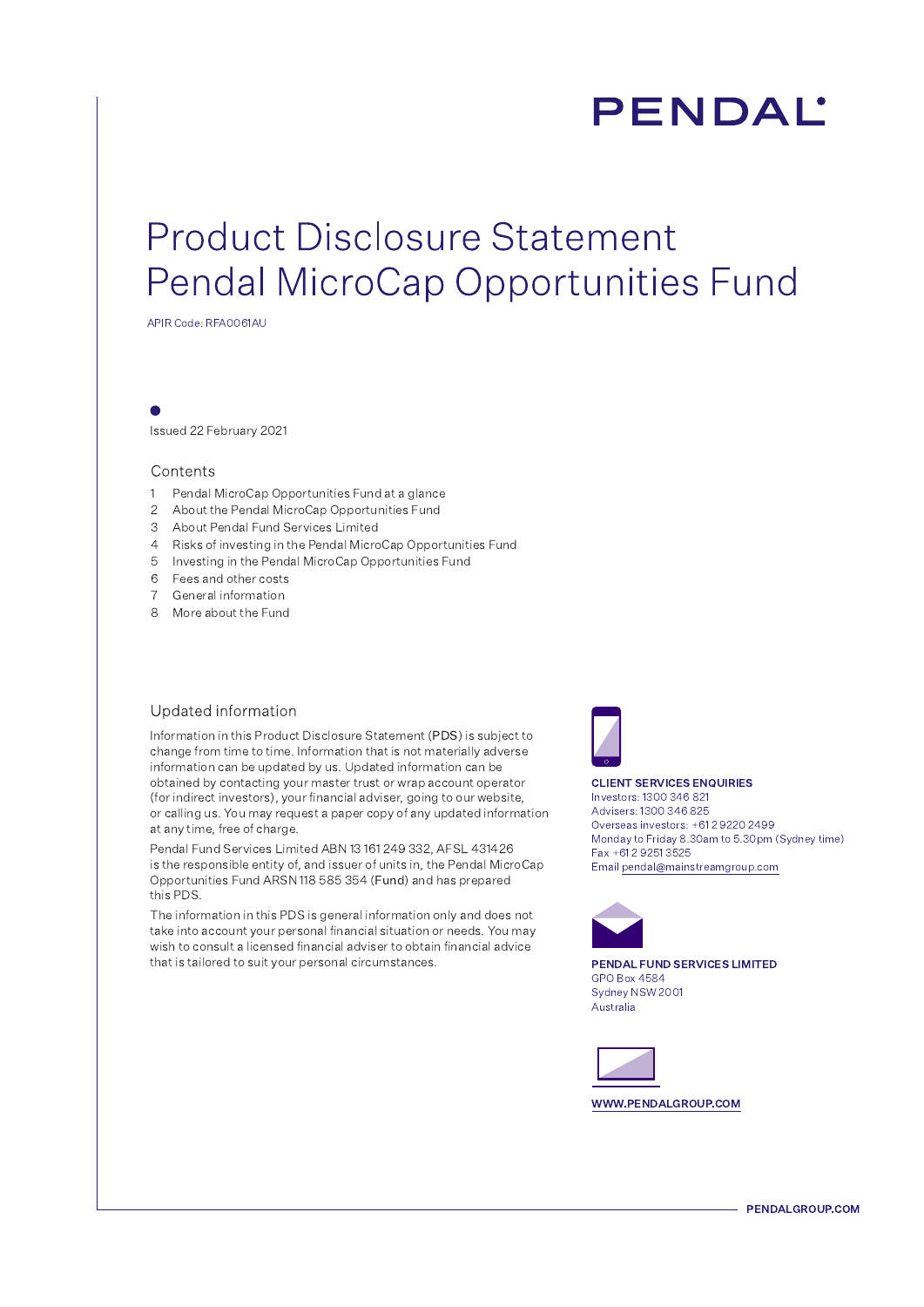## 1. Pendal MicroCap Opportunities Fund at a glance

| <b>Product features</b>               |                                                                                                                                                        |
|---------------------------------------|--------------------------------------------------------------------------------------------------------------------------------------------------------|
| Fund inception date                   | March 2006                                                                                                                                             |
| Fund objective                        | The Fund aims to provide a return (before fees, costs and taxes) that exceeds the<br>S&P/ASX Small Ordinaries (TR) Index over the medium to long term. |
| Suggested investment timeframe        | 5 years or more                                                                                                                                        |
| <b>Costs of investing in the Fund</b> |                                                                                                                                                        |
| Establishment fee                     | Nil                                                                                                                                                    |
| Contribution fee                      | Nil                                                                                                                                                    |
| Withdrawal fee                        | Nil                                                                                                                                                    |
| Termination fee                       | Nil                                                                                                                                                    |
| Management costs <sup>1</sup>         | 1.20% pa                                                                                                                                               |
| Performance fee <sup>2</sup>          | 20% of the amount (if any) by which the Fund's investment performance (before<br>fees) exceeds the performance hurdle.                                 |
| Buy-sell spread <sup>3</sup>          | 1.20%                                                                                                                                                  |
| Minimum investment requirements       |                                                                                                                                                        |
| Minimum initial investment            | \$25,000                                                                                                                                               |
| <b>Distributions</b>                  |                                                                                                                                                        |
| Frequency                             | Annually                                                                                                                                               |
| Payment method                        | Automatically reinvested into additional units in the Fund; or paid directly into your<br>nominated Bank Account.                                      |
| <b>Reporting</b>                      |                                                                                                                                                        |
| Regular reporting                     | • Confirmation of all applications and withdrawals                                                                                                     |
|                                       | • A quarterly investment statement providing your account balance, transaction<br>summary and distribution details (if any)                            |
| Annual tax reporting                  | • Annual tax statement if the Fund has paid a distribution during the financial year                                                                   |
| Annual Fund reporting                 | • Annual investment statement                                                                                                                          |
|                                       | • Annual report for the Fund                                                                                                                           |
| <b>Other information</b>              |                                                                                                                                                        |
| Unit pricing                          | Calculated each Business Day for the preceding Business Day                                                                                            |
| APIR code                             | RFA0061AU                                                                                                                                              |

- There may be other fees and costs associated with an investment  $\mathfrak{f}$ in the Fund. Please refer to 'Fees and other costs' section for full details.
- 2 Please refer to 'Performance fee' in 'Fees and other costs' section for full details.
- 3 Please refer to 'Buy-sell spread' in 'Fees and other costs' section for full details.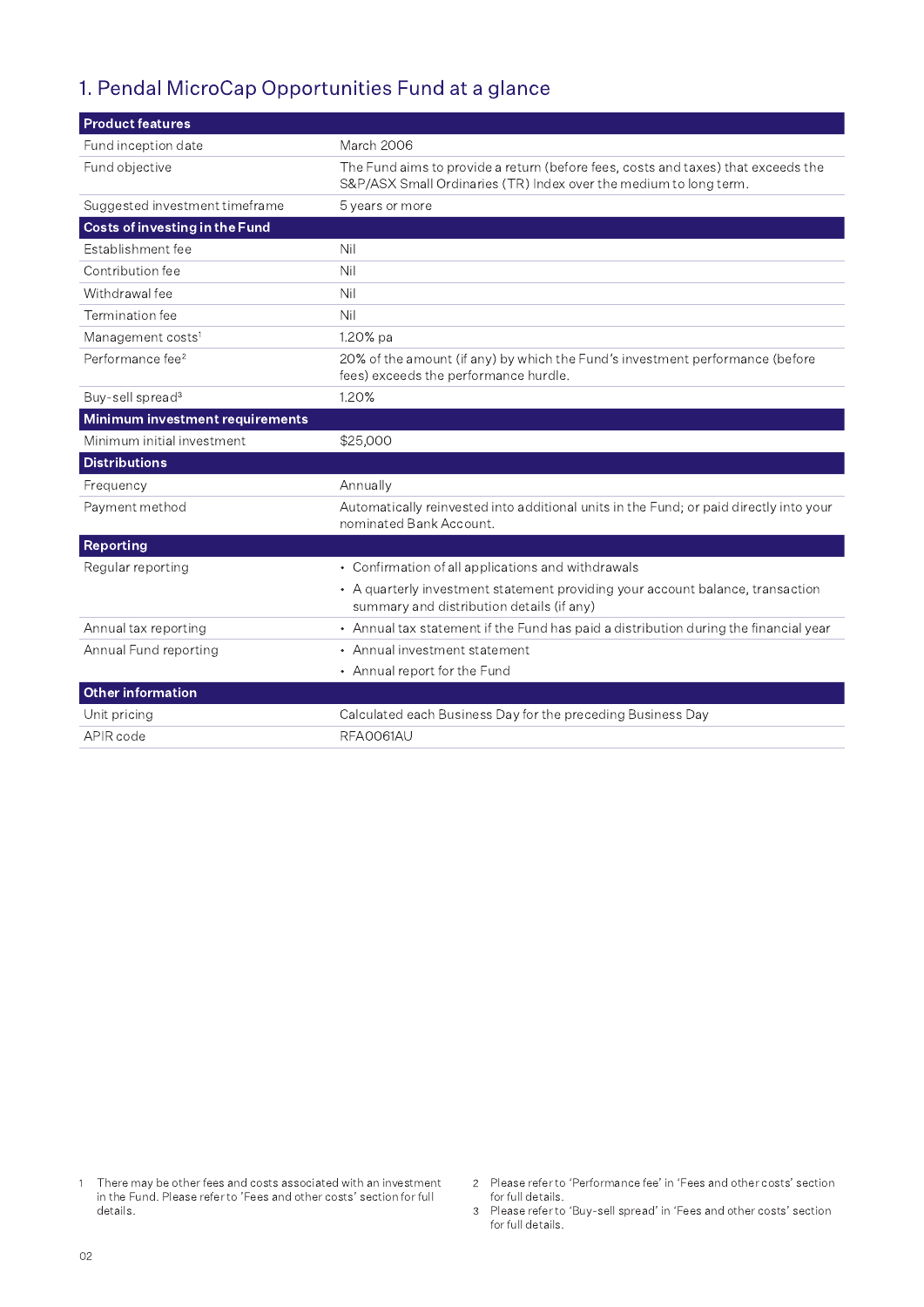### 2. About the Pendal MicroCap **Opportunities Fund**

#### Investment objective and timeframe

The Fund aims to provide a return (before fees, costs and taxes) that exceeds the S&P/ASX Small Ordinaries (TR) Index over the medium to long term.

The suggested investment timeframe is five years or more.

#### Investment strategy

The Fund is actively managed and invests primarily in a portfolio of 40-60 Australian companies with market capitalisation or free float of generally less than \$250 million<sup>4</sup> at initial investment that we believe are trading below their assessed valuation. The Fund may also invest in equivalent companies listed on the New Zealand Stock Exchange.

The Fund's holdings that become constituents of the S&P/ ASX 200 Index will generally be sold within 18 months, having regard to the interests of investors.

#### Investment guidelines

| Asset classes <sup>5</sup> | <b>Asset allocation ranges</b> |           | Benchmark                  |
|----------------------------|--------------------------------|-----------|----------------------------|
|                            | Minimum %                      | Maximum % |                            |
| Australian<br>Shares       | 75                             | 100       | S&P/ASX<br>Small           |
| Cash                       |                                | 25        | Ordinaries<br>$(TR)$ Index |

Historical and current asset allocations are available on request.

#### Key benefits of the Fund

Investing in the Fund provides investors with:

- access to a professionally managed portfolio of micro cap shares
- potential for strong long-term capital growth and some income
- opportunity for diversification within their Australian equities portfolio.

Investors should be aware that due to the concentrated nature of micro cap companies there is some additional risk involved in investing in the Fund compared to a conventional Australian equities Fund. Please refer to page 5 for more information.

#### **Fund performance**

For up-to-date information on the performance of this Fund, including performance history and details of how we calculate performance, please visit www.pendalgroup.com, click on 'Products' and select the Fund. A copy of up-to-date Fund performance information is also available from our Client Services team free of charge on request.

#### **Currency management**

The Fund may have assets denominated in foreign currencies. This means that changes in the value of the Australian dollar relative to foreign currencies may affect the value of the assets of the Fund. Currency markets can be extremely volatile and are subject to a range of unpredictable forces.

The Fund's foreign currency exposure may be hedged from time to time, in whole or part.

#### **Derivatives**

These are investments whose value is derived from other assets, such as shares and may be used as part of the portfolio management process. Futures contracts and options are examples of derivatives.

Derivatives may be used to reduce risk and can act as a hedge against adverse movements in a particular market and/or in the underlying asset. Derivatives can also be used to gain exposure to assets and markets.

While derivatives offer the opportunity for significantly higher gains from a smaller investment (because of the effective exposure obtained) they can also produce significantly higher losses, sometimes in excess of the amount invested.

Pendal has policies and procedures on the use of the derivatives and is not permitted to use derivatives to gear the Fund.

#### Labour, environmental, social and ethical considerations

Pendal incorporates an assessment of environmental, social (including labour standards), corporate governance (ESG) and ethical factors in our investment process where those considerations are deemed material to the financial performance of an investment.

We do not have a predetermined view on ESG factors. Instead we consider these factors to the extent they are relevant to the economic or financial performance of the investment. Our investment analysis may include ESG considerations such as board composition and skills, workplace health and safety, diversity and inclusion, stakeholder relations, exposure to environmental factors, regulatory risk, ethical conduct and culture.

#### **Changes to Fund details**

We have the right to change the Fund's objective and investment strategy (including the benchmark), asset allocation neutral position and range and currency strategy (if any), without prior notice in some cases. We will inform investors of any material change to the Fund's details in their next regular communication or as otherwise required by relevant law. For details on how to obtain up-to-date Fund information, please refer to 'Updated information' on the front cover of this PDS.

- 4 We consider micro cap companies to be those with a market capitalisation of generally less than \$250 million at the time they are first acquired on behalf of the Fund.
- The reference to the Fund investing in an asset class includes  $\overline{5}$ all types of investments which give exposure to that asset and the related asset class, directly or indirectly, including through derivatives and investment in other funds (including other Pendal funds), and through any type of investment which would ordinarily be understood in financial markets to be included in that class. For

example, investment in 'Australian shares' includes investment in Australian share futures, derivatives based on an index of Australian shares, or funds which invest primarily in Australian shares. 'Australian shares' also includes any shares, units or other securities listed on an Australian exchange or issued or quaranteed by an Australian entity. A statement that the Fund invests in a particular class of asset does not preclude investment in other types of assets where the responsible entity considers it appropriate to do so in the interests of investors.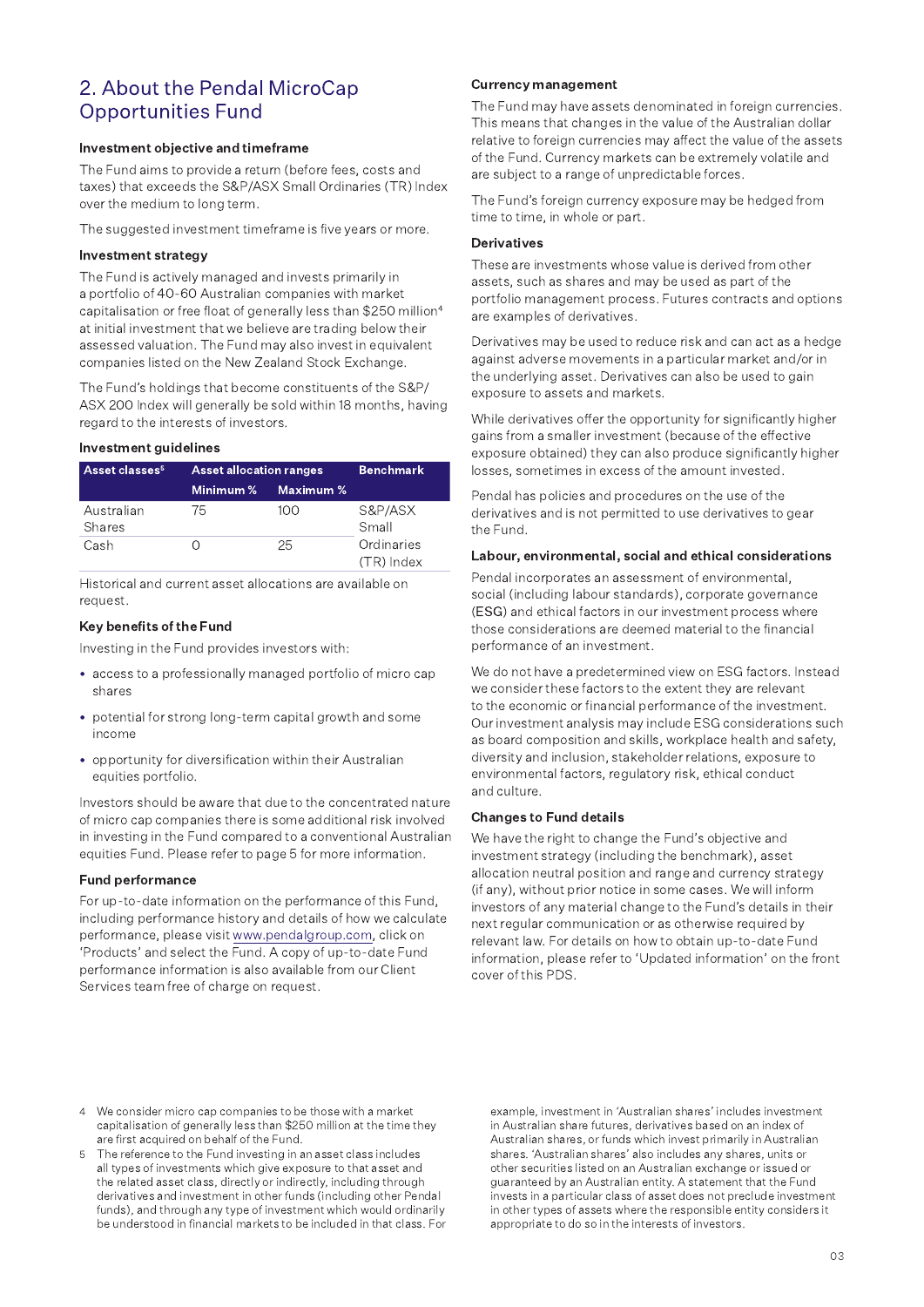## 3. About Pendal Fund Services Limited

## PENDAL

## The future is worth investing in

Pendal Fund Services Limited is the responsible entity for the Pendal MicroCap Opportunities Fund (Fund). As responsible entity, it is responsible for overseeing the operations of the Fund.

Pendal Institutional Limited is the investment manager of the Fund. As the investment manager, it selects and manages the assets of the Fund and may appoint other managers to manage some or all of the Fund's assets.

Pendal Fund Services Limited and Pendal Institutional Limited are wholly owned subsidiaries of Pendal Group Limited.

Pendal Group Limited is an independent, global investment management firm focused on delivering superior investment returns for its clients through active management.

Pendal offers investors a range of Australian and international investment choices including shares, property securities, fixed income and cash strategies, as well as multi-asset and responsible investments. To complement its in-house expertise, Pendal also partners with leading global investment managers.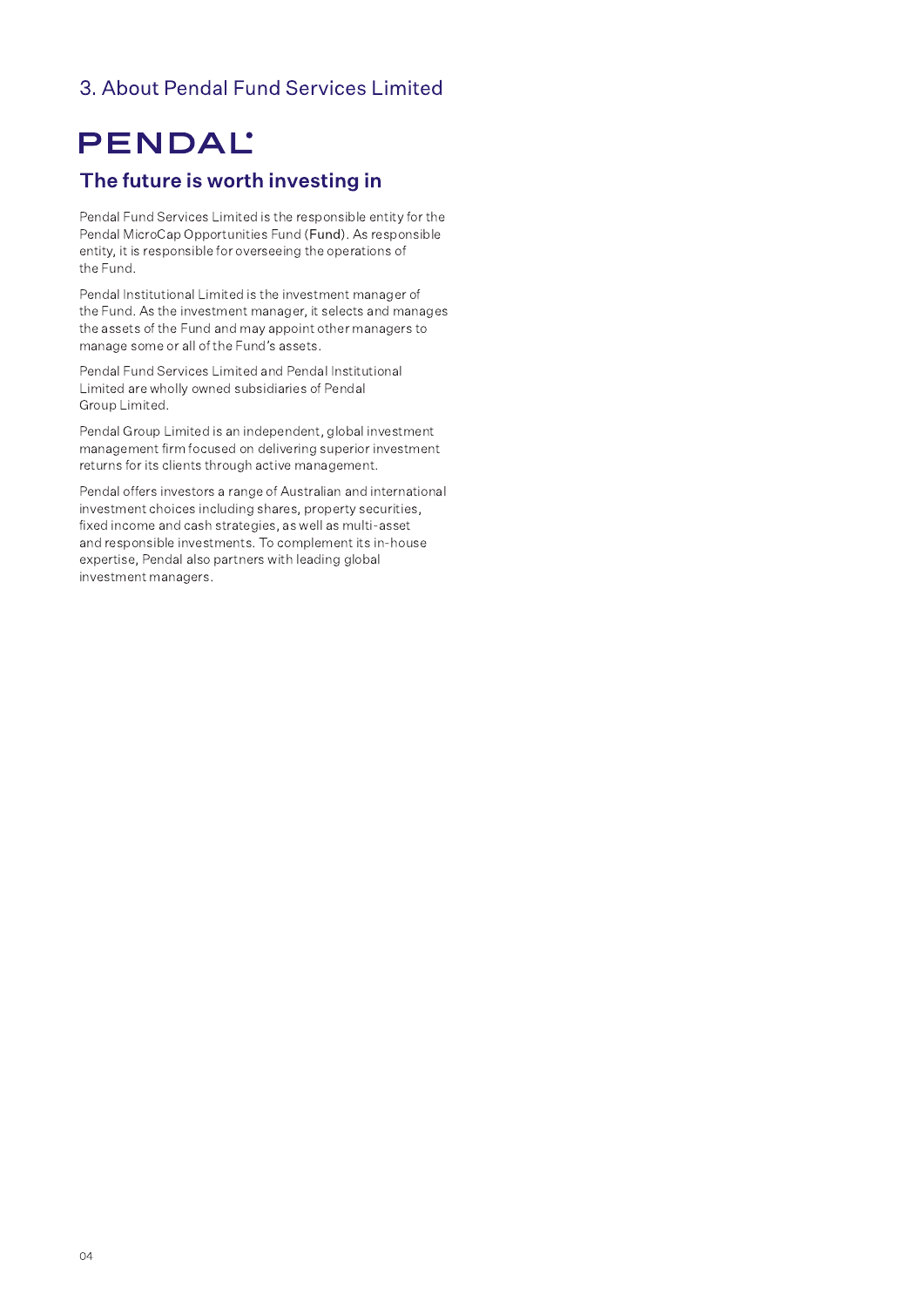## 4. Risks of investing in the Pendal MicroCap Opportunities Fund

#### **Understanding risks**

There will always be the risk of fluctuations in the value of an investment. Investment risk can be managed and even minimised but it cannot be completely eliminated. It is important to understand that not all risks are foreseeable. There is always the chance that you may lose money on any investment you make.

Some common types of investment risks are outlined in the table below.

| <b>Type of risk</b>    | <b>Explained</b>                                                                                                                                                                                                                                                                                                                                                                                                                                                                             |
|------------------------|----------------------------------------------------------------------------------------------------------------------------------------------------------------------------------------------------------------------------------------------------------------------------------------------------------------------------------------------------------------------------------------------------------------------------------------------------------------------------------------------|
| Market risk            | The risk that the market price of an asset will fluctuate as a result of factors such as economic<br>conditions, government regulations, market sentiment, local and international political events<br>and environmental and technological issues. Market risk may have different impacts on each<br>type of asset, investment style and investor.                                                                                                                                           |
| Security specific risk | The risk associated with an individual asset. The price of shares in a company may be affected<br>by unexpected changes in that company's operations such as changes in management or the<br>loss of a significant customer.                                                                                                                                                                                                                                                                 |
| Interest rate risk     | Changes in interest rates can have a direct or indirect impact on the investment value and/or<br>returns of all types of assets. Interest rates may directly or indirectly affect a company's cost of<br>borrowings as well as the value of fixed interest securities.                                                                                                                                                                                                                       |
| Small company risk     | Shares in smaller companies may trade less frequently and in smaller volumes and may<br>experience greater price volatility than shares in larger companies. Smaller companies may<br>also have limited operating histories, markets, product lines or financial resources than larger<br>companies. They may also depend heavily on key personnel.                                                                                                                                          |
| Liquidity risk         | The risk that an investment may not be easily converted into cash with little or no loss of<br>capital and minimum delay. Securities of smaller companies may, from time to time, become<br>less liquid, especially in falling markets. This means that it may not be possible to sell these<br>investments or to do so in sufficient time to pay withdrawals. If this occurs, withdrawals may be<br>suspended for the protection of all investors even if other assets can be readily sold. |

You should be aware of these risks when investing and should be aware that not all risks can be foreseen.

No matter how skilled the investment managers, or however strong the Fund's performance has been in the past, there is always a chance you could receive back less than you invested. Investment returns are volatile and can go up and down. The future performance of the Fund is not guaranteed and past performance is not a guide to future performance.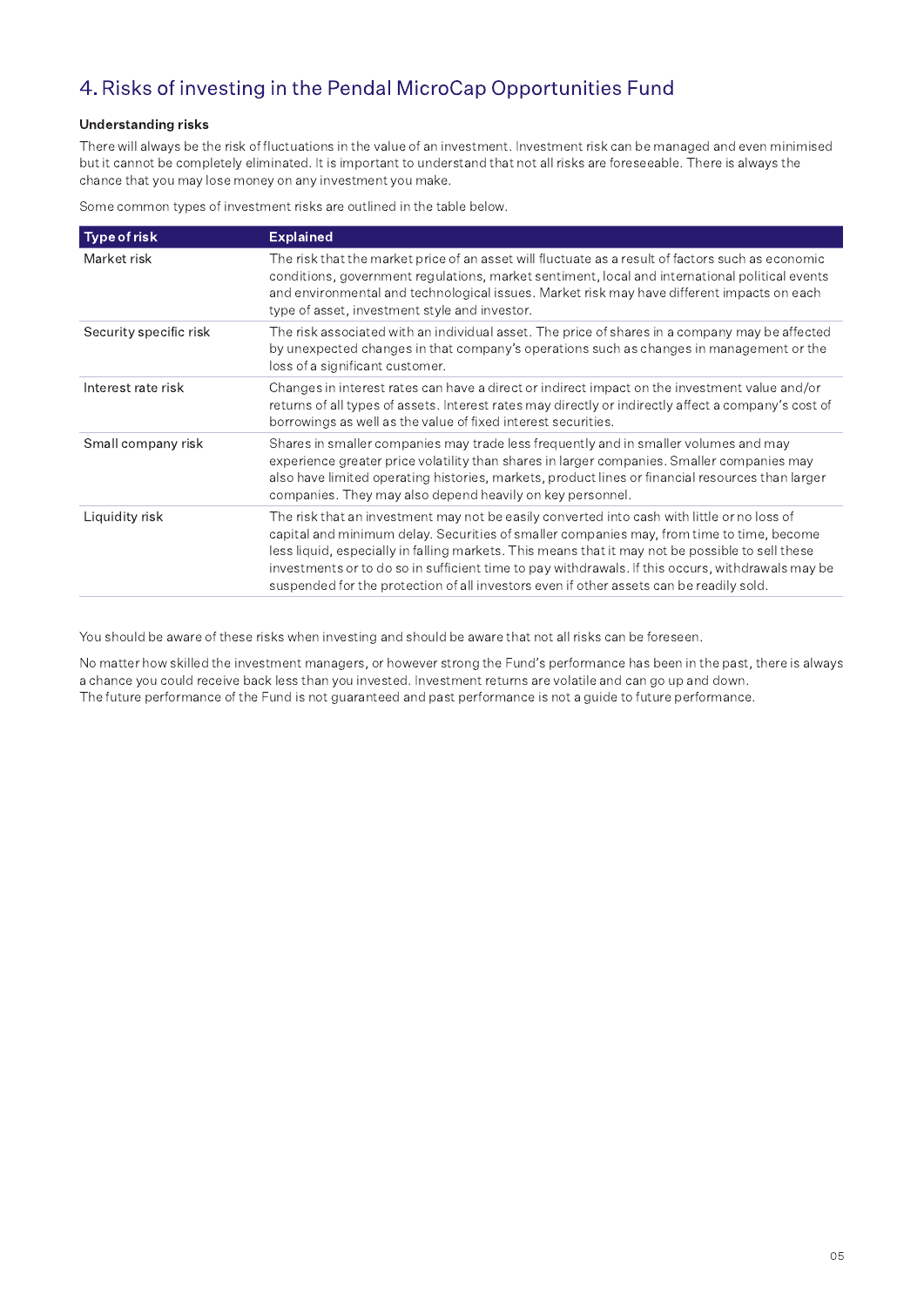## 5. Investing in the Pendal MicroCap Opportunities Fund

## Fund?

5. Investing in the Pendal MicroCap<br>
Opportunities Fund<br>
Who can invest in the Pendal MicroCap Opportunities<br>
Fund?<br>
This Fund is available for investment by direct and indirect<br>
investors. Persons who invest in the Fund t This Fund is available for investment by direct and indirect investors. Persons who invest in the Fund through a master trust or wrap account are referred to as indirect investors in this PDS.

The offer made in this PDS is available only to persons receiving this PDS (electronically or otherwise) within Australia. Other than as permitted by law, interests in the Fund will only be issued on receipt of an Application Form issued with this PDS. If you have received this PDS electronically, we will provide a free paper copy on request. Applications from outside Australia will not be accepted.

#### Direct investors

#### How to invest

Direct investors should complete the Application and relevant Form(s) by clicking on 'Apply' at www.pendalgroup.com/ products. A copy of the forms can also be requested by calling us. Payment details and methods are included in the Application Form. The offer made in this PDS is only available to persons receiving this PDS (electronically or otherwise) within Australia. Applications from outside Australia will not be accepted.

Application money is paid into an interest bearing account upon receipt. Any interest earned on this account will be retained by us and may be paid into the Fund.

If we are unable to process an application because it is invalid (eq the Application Form is not signed), the transaction will not be processed and the application money will remain in the account until the correct documentation is received. For information on how we process invalid requests, see 'Processing - Invalid transaction requests'. If correct documentation is not received within one month, the application money will be returned to you by cheque with no interest payable.

We have the right to reject any application or to accept only part of an application.

#### Minimum initial investment

The minimum initial investment is \$25,000.

#### Cooling-off period

If you are a retail client (as defined in the Corporations Act) investing directly in the Fund, you have a 14 day cooling-off period to confirm that your investment in the Fund meets your needs. If you exercise your cooling-off rights, we will return your money to you and no fees will apply. However, the amount you receive will reflect any movement (either up or down) in the unit price of the Fund which means that there may be tax implications for you.

The 14 day cooling-off period commences on the earlier of the end of the fifth Business Day after we issue the units to you or from the date you receive confirmation of your transaction.

#### Indirect investors

We authorise the use of this PDS as disclosure to persons who wish to access the Fund indirectly through an Investor Directed Portfolio Service (IDPS), IDPS-like scheme or a nominee or custody service (collectively referred to as master trusts or wrap accounts).

An investment in the Fund offered under this PDS through a master trust or wrap account does not entitle you to a direct interest in the Fund. This means that the rights that apply to a person who invests directly in the Fund are not available to you but rather to the operator or custodian of the master trust or wrap account.

The operator or custodian of the master trust or wrap account will be recorded in the register as the investor and will be the person who exercises the rights and receives the benefits of an investor

Persons who invest through a master trust or wrap account may be subject to different conditions from those referred to in this PDS, particularly in regard to:

- how to transact on your investment (eq initial and additional investments and withdrawals)
- cooling-off period and rights (no cooling-off rights apply to any investments in the Fund acquired through a master trust or wrap account operator)
- distribution, processing and withdrawal timing
- cut-off times for transacting (eg applications and withdrawals)
- fund reporting and other documentation including notices about fee increases and other significant events (Fund reports and investor notices are sent to the master trust or wrap account operator who then provide information to indirect investors)
- fees and other costs (additional fees and expenses may be charged by the operator or custodian of the master trust or wrap account).

Investors in the master trust or wrap account should contact their financial adviser or master trust or wrap account operator for any investor queries.

#### How the Fund operates

#### Unit prices

#### How we calculate unit prices

Generally unit prices are calculated each Business Day for the preceding Business Day in accordance with the Fund constitution by dividing the value of the Fund by the total number of units on issue in the Fund.

We have adopted a unit pricing discretion policy setting out the principles that apply when we exercise discretions under the constitution. You can request a copy of the policy free of charge by calling our Client Services team or by downloading a copy at www.pendalgroup.com/UnitPriceDiscretionPolicy.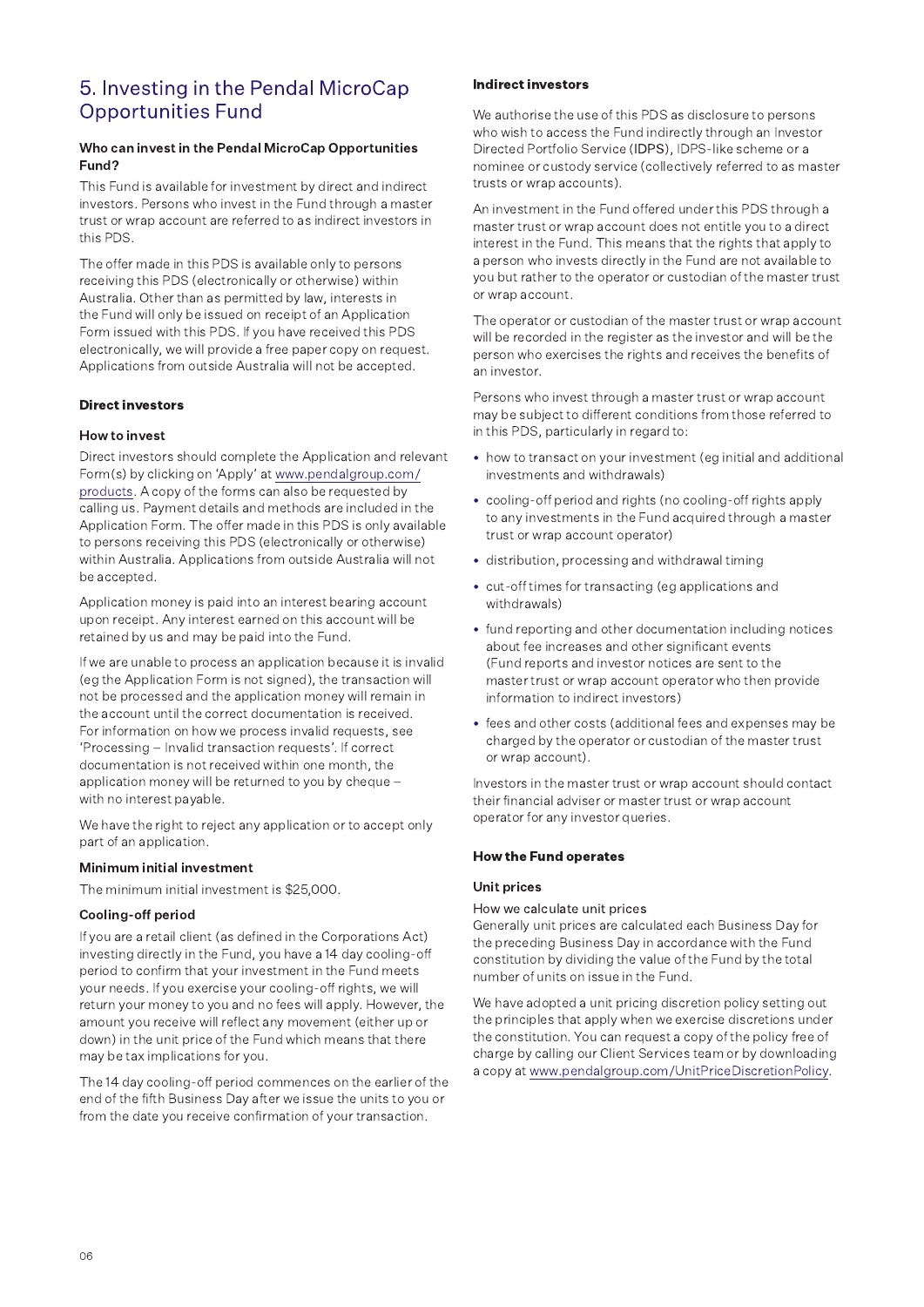The overall effect for the Fund is that

- prices are based on the value of the Fund's assets, generally as next calculated by us after each cut-off time
- asset values will usually be based on closing prices, where appropriate, other price quotes most recently available to us at the time we make the calculation
- entry prices are usually higher than exit prices. The difference is called a 'buy-sell spread'. Please refer to the 'Fees and other costs' section in this PDS for further information.

Entry and exit prices for each Business Day will be available at www.pendalgroup.com by clicking on 'Products' and selecting the Fund. Prices will usually be posted by the end of the next Business Day.

Distributions will be reinvested using the entry price for the last Business Day of the distribution period, adjusted to exclude the income to be distributed for the period and any buy-sell spread that would otherwise be included in the entry price.

#### Changes to unit pricing

We can change the way in which we calculate unit prices. Information regarding any such change will be available on our website or by calling our Client Services team. Prior notice will not ordinarily be provided.

#### Processing

#### Processing times

An application or withdrawal request will usually receive an entry price or an exit price (as applicable) calculated for the Business Day on which we accept the request. Entry and exit prices for each Business Day will be available at www.pendalgroup.com by clicking on 'Products' and selecting the Fund. Prices will usually be posted by the end of the next Business Day.

Requests received on or after the cut-off time of 2.00pm (Sydney time) on a Business Day, or on a non-Business Day, will generally be treated as having been received before the cut-off time on the next Business Day. Please note that we can change this cut-off time by giving written notice to direct investors.

#### Processing - invalid transaction requests

Application, withdrawal and other transaction requests may be invalid for various reasons (eg not signing the appropriate form or not including all required information on the form). In such cases, the transaction will not be processed until valid documentation is received and will be processed using the unit price applying on the day that we receive the correct documentation. The usual rules about cut-off times apply. In cases where documentation is invalid, we will aim to contact you, generally within seven Business Days.

#### Additional investments

You can add to your investment by completing the additional investment form and sending this form to us via mail, email or fax. You can find this form at www.pendalgroup.com/forms.

Investors also have the ability to make additional investments using BPAY®. For more information on BPAY® please refer to the BPAY® user quide at www.pendalgroup.com/forms.

We are also introducing the ability to transact online. For more information, please refer to www.pendalgroup.com/forms.

®Registered to BPAY Pty Ltd ABN 69 079 137 518.

#### How to withdraw

You can withdraw some or all of your investment by completing the withdrawal form and sending this form to us via mail, email or fax. You can find this form at www.pendalgroup.com/forms.

We are also introducing the ability to transact online. For more information, please refer to www.pendalgroup.com/forms.

Withdrawals will generally be paid to your nominated Bank Account within 5 Business Days.

Please note these times are a guide only and as specified in the Fund's constitution we may take up to 30 days to process your withdrawal request.

The constitution of the Fund may also contain specific provisions that provide us with certain powers in relation to withdrawal procedures. Please refer to 'Restrictions on withdrawals' in this section for further information.

#### **Restrictions on withdrawals**

There may be circumstances where your ability to withdraw from the Fund is restricted. The following text contains further information on restrictions on withdrawals.

If the Fund is illiquid (as defined in the Corporations Act), withdrawals from the Fund will only be possible if we make a withdrawal offer in accordance with the Corporations Act. We are not obliged to make such an offer. However, if we do, you are only able to withdraw your investment in accordance with the terms of a current withdrawal offer. If an insufficient amount of money is available from the assets specified in the withdrawal offer to satisfy withdrawal requests, the requests will be satisfied proportionately amongst those investors wishing to withdraw from the Fund. Under the Corporations Act, a trust is illiquid if it has less than 80% liquid assets (generally cash and marketable securities).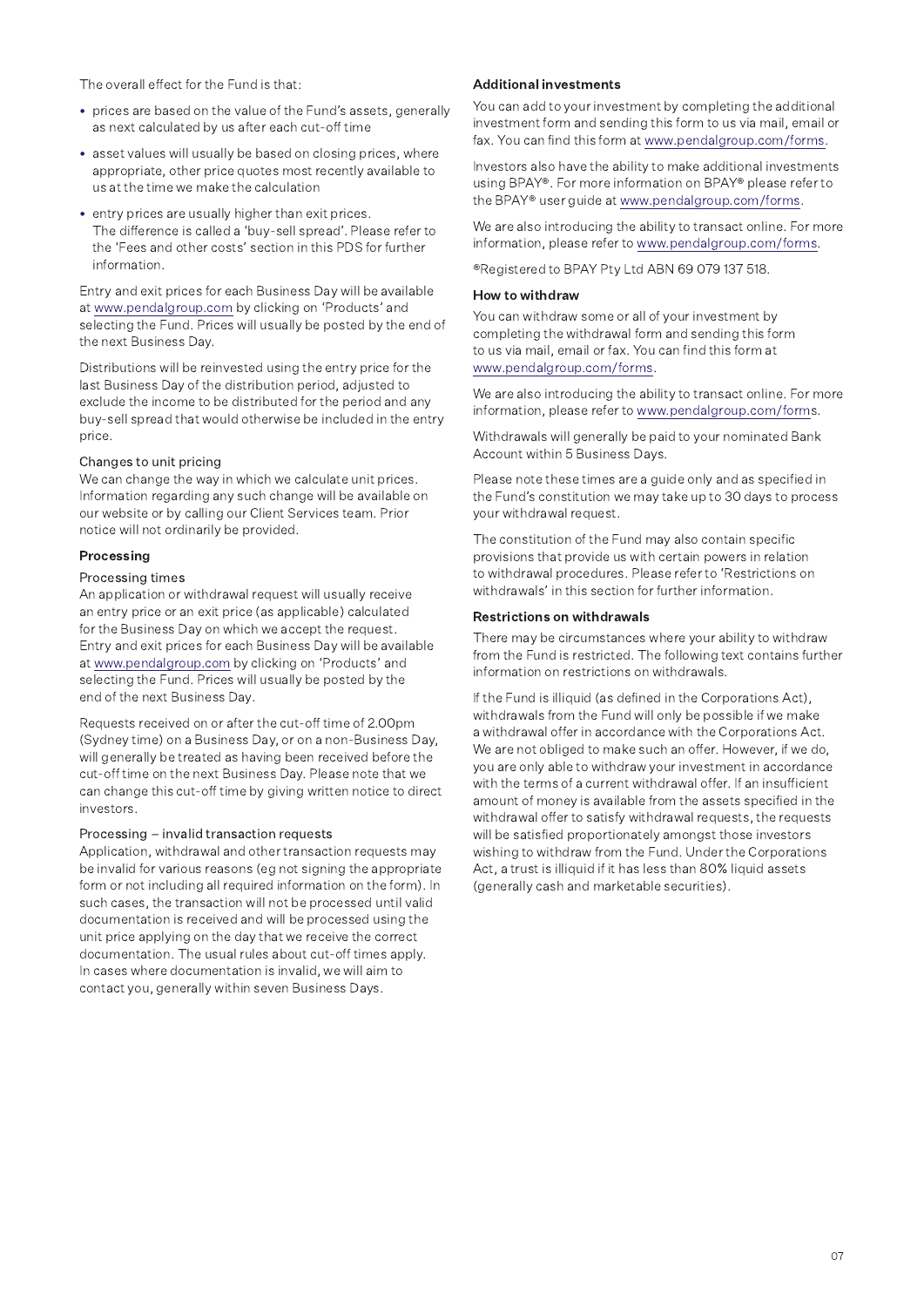The constitution of the Fund also contains specific provisions that provide us with powers in relation to withdrawals. The specific<br>provisions in the constitution are summarised below.

| <b>Provision</b>                                | <b>Explained</b>                                                                                                                                                                                                                                                                                                                                                                                                                                                                                                              |
|-------------------------------------------------|-------------------------------------------------------------------------------------------------------------------------------------------------------------------------------------------------------------------------------------------------------------------------------------------------------------------------------------------------------------------------------------------------------------------------------------------------------------------------------------------------------------------------------|
| Payment of withdrawals<br>by transfer of assets | We may transfer assets to you rather than pay cash in satisfaction of all or any part of your<br>withdrawal request. These assets (together with any cash paid to you) must be of the same<br>value as the amount of your withdrawal. We may require you to pay for the costs involved in the<br>transfer of the assets or we may deduct such costs from the amount payable to you.                                                                                                                                           |
| Large withdrawals from<br>a single investor     | If we receive a large withdrawal request from a single investor on a day which, in our view,<br>would be likely to result in a withdrawal payment exceeding the specified limit (currently 5% of<br>the Fund's value) we can sell selected assets of the Fund that have a total value (as at the time<br>the exit price is calculated) equal to the withdrawal amount and pay the net proceeds of the<br>sale instead of the withdrawal amount to the investor, even if those proceeds do not equal the<br>withdrawal amount. |
| Large withdrawals from<br>multiple investors    | If we receive a large amount of withdrawal requests in a single day which exceed the specified<br>limit (currently 10% of the Fund's value), a proportion of the withdrawal requests may not<br>receive the exit price for that day and may be deemed to be received on the next Business Day.                                                                                                                                                                                                                                |
| Delays in realising assets                      | If after taking all reasonable steps, we are unable to realise sufficient assets to satisfy a<br>withdrawal request due to circumstances beyond our control (such as restricted or suspended<br>trading in a market for an asset), or if we believe it is not in the best interests of unitholders<br>to realise assets, the period allowed to satisfy withdrawal requests may be extended by the<br>number of days during which the circumstances apply.                                                                     |
| Suspension of withdrawals                       | We may suspend withdrawal requests at any time and for such period as we consider<br>appropriate in the circumstances (which may include where the Fund becomes illiquid). If we<br>do so, the period we take to satisfy withdrawal requests will be extended by the period of the<br>suspension. The exit price will be determined as at the next time we value the Fund after the<br>suspension is lifted.                                                                                                                  |
| Net asset value falls by 5%                     | If we consider that the net asset value of the Fund has fallen by 5% or more after the exit price<br>for a withdrawal request has been calculated (but before the unit has been redeemed), we may<br>recalculate the exit price as at a valuation time determined by us.                                                                                                                                                                                                                                                      |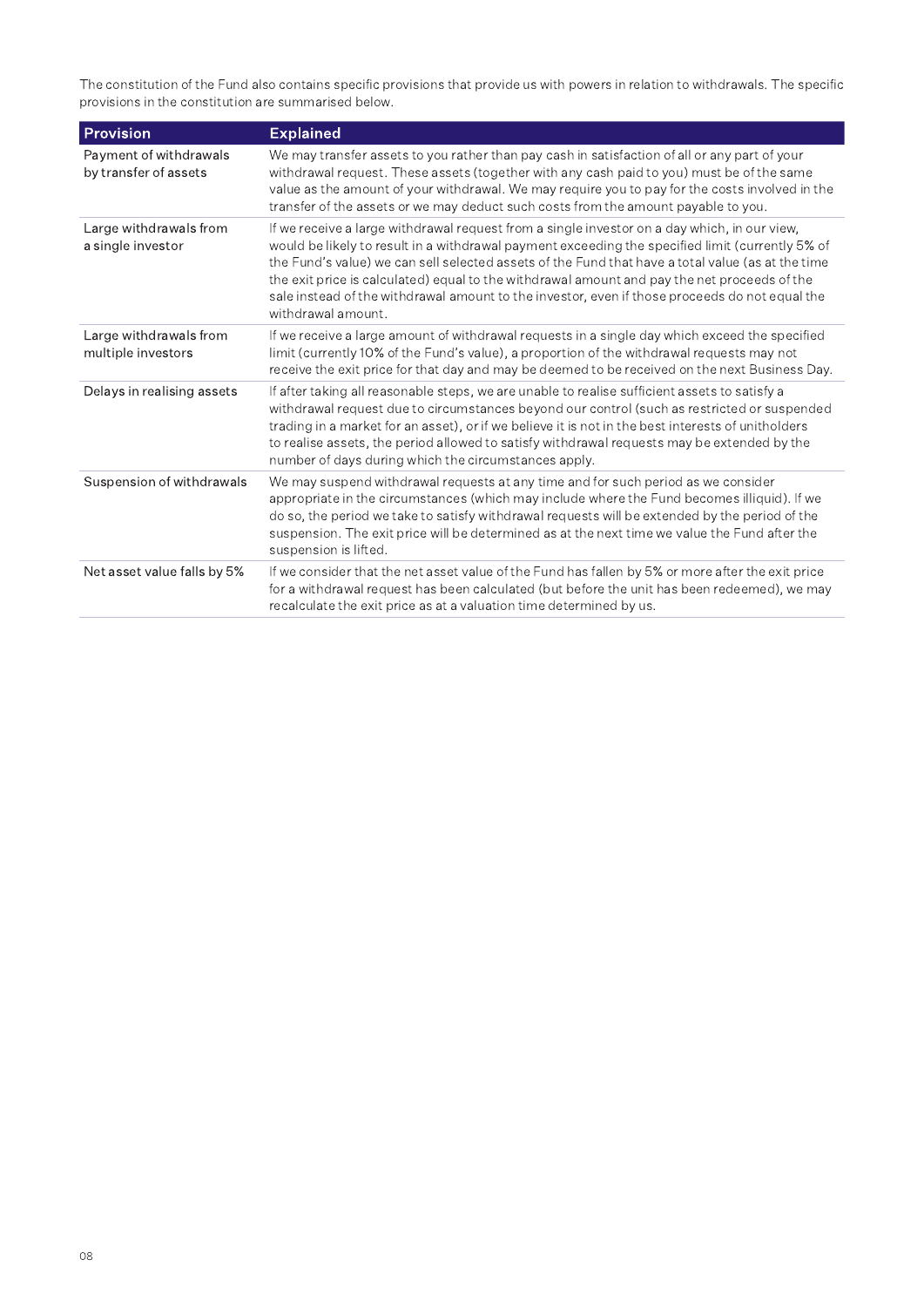#### **Dictributione**

The Fund generally pays distributions on an annual basis, with a distribution period ending 30 June each year.

We may also pay a special distribution at other times where we consider it appropriate; for example, where there is a large application or redemption we may distribute income and net realised capital gains before processing the transaction so that investors are treated fairly. Prior notice of special distributions will not ordinarily be provided.

Distributions are generally assessable income and can be made up of both income and net realised capital gains, and will vary depending on the factors that influence the performance of the Fund (such as interest rates and market conditions) and may not be paid at all. Please refer to the 'Taxation' section in this PDS for further information.

Distribution payments are generally made within 12 Business Days after the end of the distribution period.

Distributions are calculated on a cents per unit basis in accordance with the Fund's constitution. Undistributed income (including net realised capital gains) accrue in the unit price of the Fund during the relevant distribution period. This means that if an investment is made just before the end of a distribution period, you may receive some of the investment back immediately as income.

Immediately following a distribution the Fund's unit price will usually fall because the income and realised gains accumulated during the distribution period have been distributed. Distributions may include a part return of capital. Details will be provided in the investor's tax statement.

#### **Distribution payment options**

You can choose to have your distributions:

- automatically reinvested into additional units in the Fund
- paid directly into your nominated Bank Account.

#### **Reinvestment of distributions**

Reinvesting distributions compounds your returns. Distributions are automatically reinvested unless you instruct us otherwise in the Application Form. If you do not nominate a Bank Account for payment of distributions, we will treat this as a request to reinvest your distributions.

If we attempt to pay a distribution by your nominated method and the payment fails (eg we are unable to credit your nominated Bank Account), we will attempt to contact you to arrange payment. When you invest, you agree that if this happens and we have been unable to contact you after reasonable attempts have been made, you will be taken to have requested us to reinvest the failed distribution and all future distributions to which you are entitled (until we receive alternative instructions from you). Where we make this change, any amounts we have been holding will be reinvested at the price that applies on the day we reinvest them.

Reinvestment of distributions will normally be effective the first day following the end of the distribution period. For details of the unit price used for reinvestments, please refer to 'Unit prices' in this section of the PDS.

#### Additional disclosure information

As a disclosing entity, the Fund will also be subject to regular reporting and continuous disclosure obligations. For continuous disclosure notices regarding the Fund please visit www.pendalgroup.com, click on 'Products', select the Fund and expand the 'Important Updates' section.

Copies of documents lodged with ASIC may be obtained from, or inspected at, an ASIC office. You can also call us to obtain copies of the following documents, free of charge:

- the Fund's Annual Report most recently lodged with ASIC;
- any half-year report lodged with ASIC after the lodgement of the Annual Report and before the date of this PDS;
- any continuous disclosure notices given by the Fund after lodgement of the Annual Report and before the date of this PDS.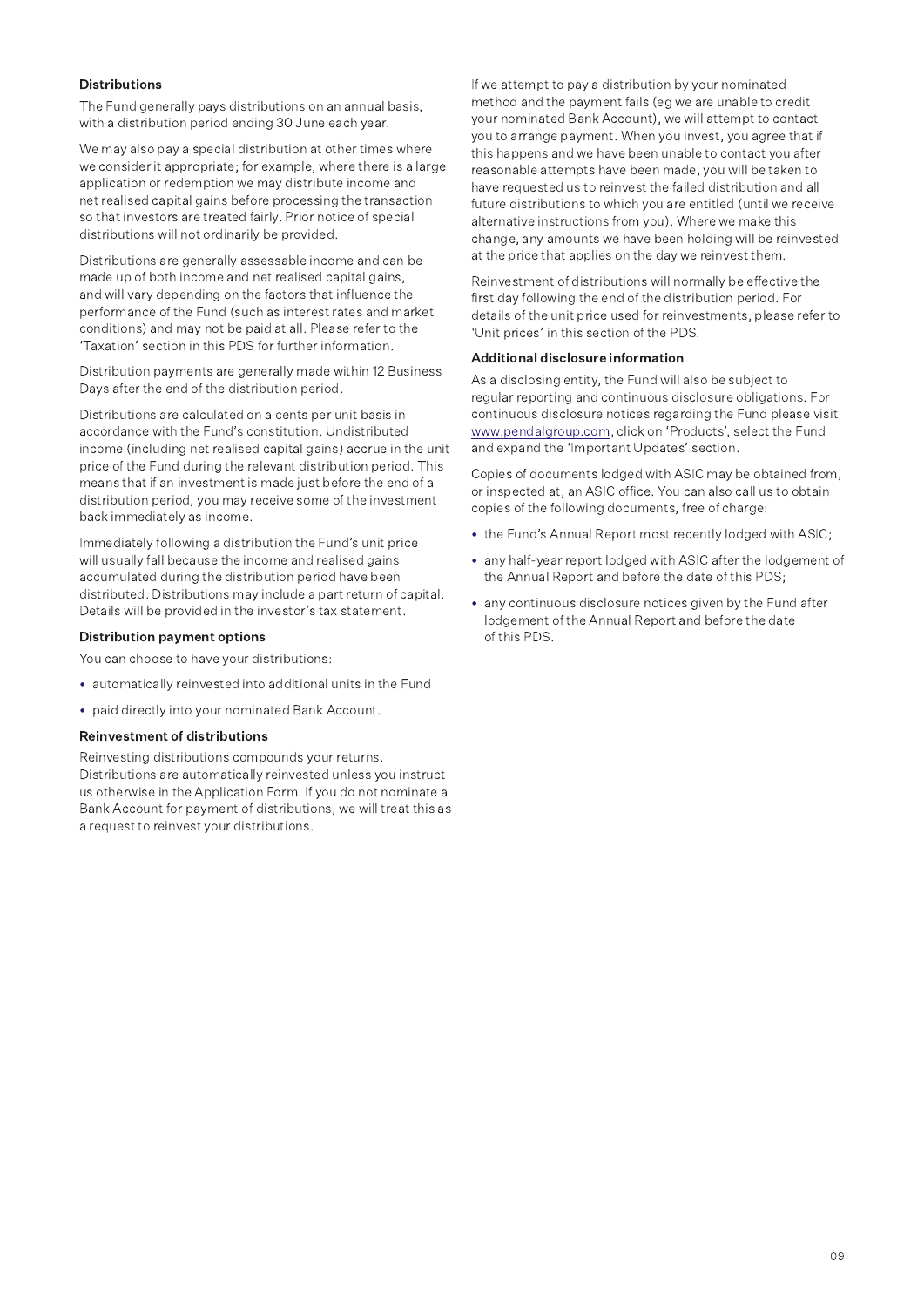### 6. Fees and other costs

#### **DID YOU KNOW?**

Small differences in both investment performance and fees and costs can have a substantial impact on your long term returns. For example, total annual fees and costs of 2% of your account balance rather than 1% could reduce your final return by up to 20% over a 30-year period (for example, reduce it from \$100,000 to \$80,000).

You should consider whether features such as superior investment performance or the provision of better member services justify higher fees and costs.

You may be able to negotiate to pay lower contribution fees and management costs where applicable. Ask the fund or your financial adviser.

#### TO FIND OUT MORE

If you would like to find out more, or see the impact of the fees based on your own circumstances, the Australian Securities and Investments Commission (ASIC) website (www.moneysmart.gov.au) has a managed funds fee calculator to help you check out different fee options.

This section shows fees and other costs that you may be charged for the Fund. The fees and costs may be deducted from your money, from the returns on your investment or from the assets of the Fund as a whole.

Taxes are set out in another part of this document. Refer to the 'Taxation' section of this PDS.

You should read all of the information about fees and costs because it is important to understand their impact on your investment. You can also use this information to compare the fees and costs with those of other investment funds.

| Type of Fee or Cost <sup>6</sup>                                             | Amount                                                                            |                                                                                                       | How and when paid                                                                                                                                                                                                                                                                                                            |
|------------------------------------------------------------------------------|-----------------------------------------------------------------------------------|-------------------------------------------------------------------------------------------------------|------------------------------------------------------------------------------------------------------------------------------------------------------------------------------------------------------------------------------------------------------------------------------------------------------------------------------|
| Fees when your money moves in or out of the Fund                             |                                                                                   |                                                                                                       |                                                                                                                                                                                                                                                                                                                              |
| Establishment fee<br>The fee to open your investment                         | Nil                                                                               |                                                                                                       | Not applicable                                                                                                                                                                                                                                                                                                               |
| Contribution fee<br>The fee on each amount<br>contributed to your investment | Nil                                                                               |                                                                                                       | Not applicable                                                                                                                                                                                                                                                                                                               |
| Withdrawal fee<br>The fee on each amount you<br>take out of your investment  | Nil                                                                               |                                                                                                       | Not applicable                                                                                                                                                                                                                                                                                                               |
| Exit fee<br>The fee to close your investment                                 | Nil<br>Not applicable                                                             |                                                                                                       |                                                                                                                                                                                                                                                                                                                              |
| <b>Management costs</b>                                                      |                                                                                   |                                                                                                       |                                                                                                                                                                                                                                                                                                                              |
| The fees and costs for<br>managing your investment                           | At the date of this PDS, management costs<br>consist of the following components: |                                                                                                       |                                                                                                                                                                                                                                                                                                                              |
|                                                                              | Issuer fee <sup>7</sup>                                                           |                                                                                                       | 1.20% pa Issuer fees are paid from the assets of the Fund and<br>reflected in the unit price of your investment. Issuer<br>fees are calculated on the value of the Fund daily<br>and generally deducted from the Fund at the end<br>of the month.                                                                            |
|                                                                              | Performance fee                                                                   | 20% of the Fund's<br>performance (before fees)<br>in excess of the<br>performance hurdle <sup>8</sup> | The performance fee is paid from the assets of the<br>Fund and reflected in the unit price of your investment.<br>The fee is calculated each Business Day based on the<br>investment performance and value of the Fund on that<br>day. If we are entitled to a performance fee, it is paid to<br>us as at 30 June each year. |
|                                                                              | Estimated expense recoveries <sup>9</sup>                                         |                                                                                                       | Nil Expenses are generally reimbursed to us out of the<br>assets of the Fund after the end of each month.                                                                                                                                                                                                                    |
|                                                                              | Estimated indirect costs <sup>10</sup>                                            |                                                                                                       | Nil Reflected in the unit price of the Fund and are not<br>charged to you as a fee or retained by us.                                                                                                                                                                                                                        |
|                                                                              | Estimated total<br>management costs <sup>11</sup>                                 | 1.20% pa plus the<br>performance fee (if any)                                                         |                                                                                                                                                                                                                                                                                                                              |
| Service fees <sup>12</sup>                                                   |                                                                                   |                                                                                                       |                                                                                                                                                                                                                                                                                                                              |
| Switching fee<br>The fee for changing<br>investment options                  | Nil                                                                               |                                                                                                       | Not applicable                                                                                                                                                                                                                                                                                                               |

Fees in this PDS can be individually negotiated if you are a wholesale  $\kappa$ client under the Corporations Act.

This is the fee for managing the assets of the Fund and overseeing the operations of the Fund.

The performance hurdle is the performance of the Fund's  $\mathcal{R}$ benchmark (S&P/ASX Small Ordinaries (TR) Index) plus the issuer fee. Refer to 'Additional explanation of fees and costs' for more information.

9 At the date of this PDS, we pay recoverable expenses (if any, excluding any GST payable on our fees) out of our issuer fee.<br>However, if we decide to deduct expenses in addition to the issuer fee in the future, we will give you 30 days' written notice.

This is an estimate of the Fund's indirect costs for the last financial  $10$ year.

The actual total management costs may vary from this estimate.  $11$ 

12 There are other service fees (see 'Incidental fees and costs' below).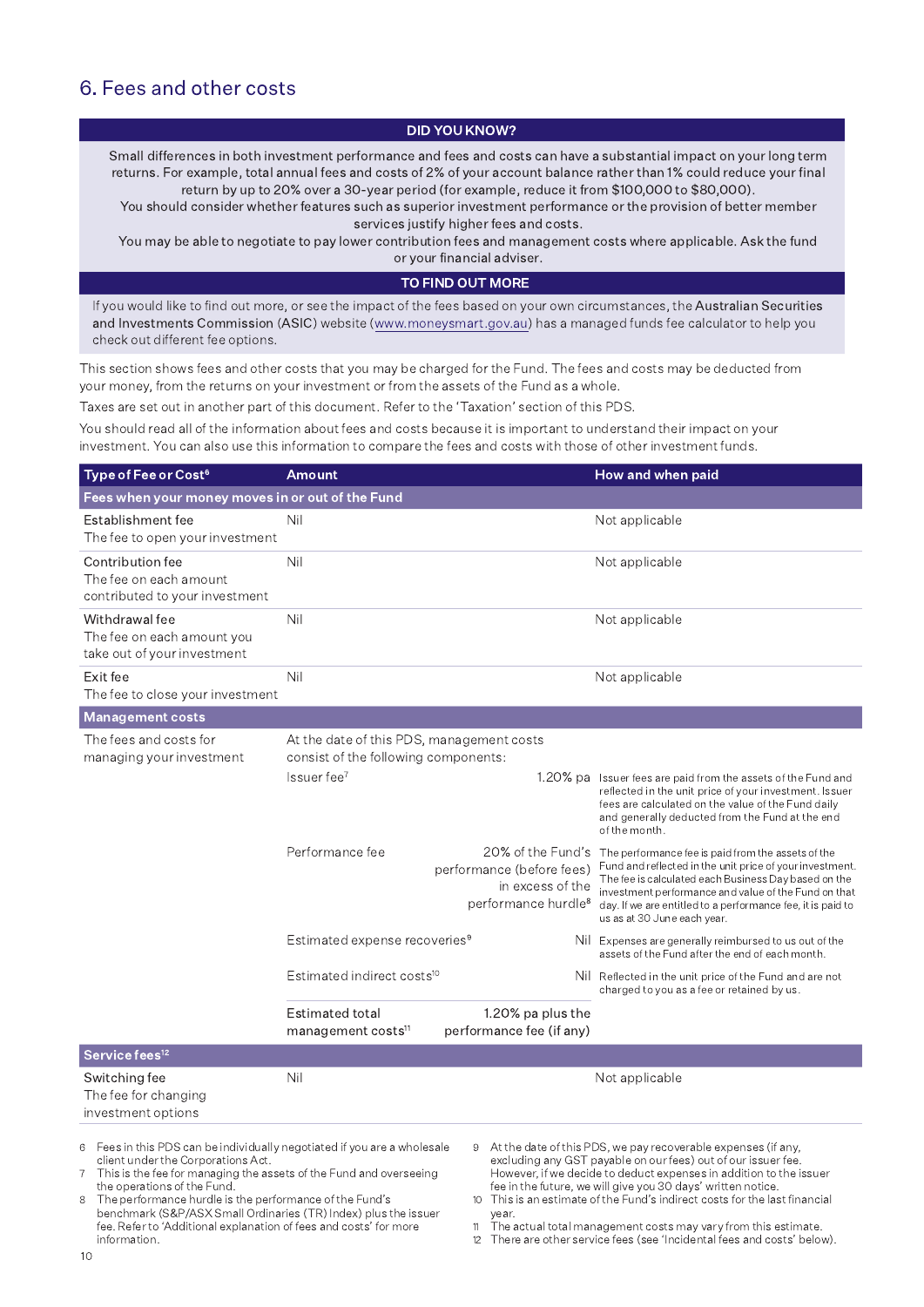#### Example of annual fees and costs for the Fund

This table gives an example of how the fees and costs for the Fund can affect your investment over a one year period. You should use this table to compare this product with other managed investment products.

#### Example - Balance of \$50,000 with a contribution of \$5,000 during the year<sup>13</sup>

| Contribution fees        | Nil                                                                                 | For every additional \$5,000 you put in you will not be<br>charged any contribution fee.                                                                                                                                                                  |
|--------------------------|-------------------------------------------------------------------------------------|-----------------------------------------------------------------------------------------------------------------------------------------------------------------------------------------------------------------------------------------------------------|
| Plus<br>Management costs | Estimated total management costs<br>$$50,000 \times 4.83\%$ <sup>14</sup> = \$2,415 | And, for every \$50,000 you have in the Fund, you will<br>be charged \$2,415 each year.                                                                                                                                                                   |
| Equals<br>Cost of Fund   |                                                                                     | If you had an investment of \$50,000 at the beginning of<br>the year and you invest an additional \$5,000 during that<br>year, you would be charged fees and incur costs of:<br>$$2.415^{15}$<br>What it costs you will depend on the fees you negotiate. |

#### Additional explanation of fees and costs

#### Management costs

Management costs are made up of the issuer fee, the performance fee, and any expense recoveries and indirect costs. Unless otherwise stated, all fees quoted in the PDS are quoted on a GST inclusive basis and net of any applicable Reduced Input Tax Credits (RITCs).

#### **Issuer Fee**

The issuer fee is the fee we charge for overseeing the operations of the Fund and managing the assets of the Fund. If we increase the issuer fee we will give you 30 days' written notice. The maximum issuer fee allowable under the constitution is 2% pa.

#### Performance fee

The performance fee is equal to 20% of the amount (if any) by which the Fund's investment performance (before fees) exceeds the performance hurdle.

A performance fee is:

• payable to the responsible entity if the Fund's investment performance exceeds the performance hurdle.

The performance hurdle is the performance of the benchmark (S&P/ASX Small Ordinaries (TR) Index) for that day plus the Issuer fee (1.20% pa at the date of this PDS)

- only charged on the proportion of performance above the performance hurdle
- only payable when any applicable performance deficit has been recouped and
- if payable, accrued daily and reflected in the unit price of the Fund.

Based on the Fund's average performance fee for the last 5 financial years<sup>16</sup>, our estimate of the ongoing performance fee is 1.39% pa. Based on this estimate and an investment of \$50,000 the performance fee would be \$50,000 x 1.39% = \$695. The actual performance fee is likely to vary from this estimate. The maximum Performance fee allowable under the constitution is 40%. For the latest performance fees, please visit www.pendalgroup.com, click on 'Products' and refer to the 'Fees and Costs' document under 'Important Information'.

The performance fee is calculated each Business Day based on daily performance and value of the Fund on that day and, where positive, accrued daily and reflected in the Fund's unit price. Where the daily calculated performance fee is negative it is applied to reduce any accrued performance fee from the previous day, or, where there is no accrued performance fee from the previous day, carried forward as a 'performance deficit'. Any performance deficit will need to be offset by future positive performance fees before any performance fee becomes payable. This means the performance deficit must be recovered in dollar terms before any performance fee can be accrued and reflected in the unit price.

Any performance deficit as at 30 June is carried forward to the next year. If there is a performance deficit for three consecutive years, then the performance deficit is reset to zero at the end of the third year (performance reset date). Despite the reset to zero, we may determine that we will not charge a performance fee until the deficit has been recovered or the next performance reset date arises.

If a performance fee is payable, it is payable annually as at 30 June. Performance fees are payable in relation to the performance of the Fund as a whole during each year and do not necessarily reflect the performance of any individual unitholder's investment.

- 13 This example assumes the \$5,000 contribution occurs at the end of the first year, therefore Management costs are calculated using the \$50,000 balance only.
- This amount includes the issuer fee of 1.20% plus the actual  $14$ performance fee charged by the Fund for the last financial year of 3.63%. The actual performance of the Fund is likely to vary year to year and therefore the total cost of a \$50,000 investment is likely to differ. For an estimate of the ongoing performance fee please refer to the 'Additional explanation of fees and costs'.
- 15 Additional fees may apply. Please note that this example does not capture all the fees and costs described in this section that may apply to you, such as incidental fees and costs and the buy-sell spread (see 'Dollar example of buy-sell spread' below)
- $16$ This period reflects the minimum suggested investment timeframe for the Fund of 5 years.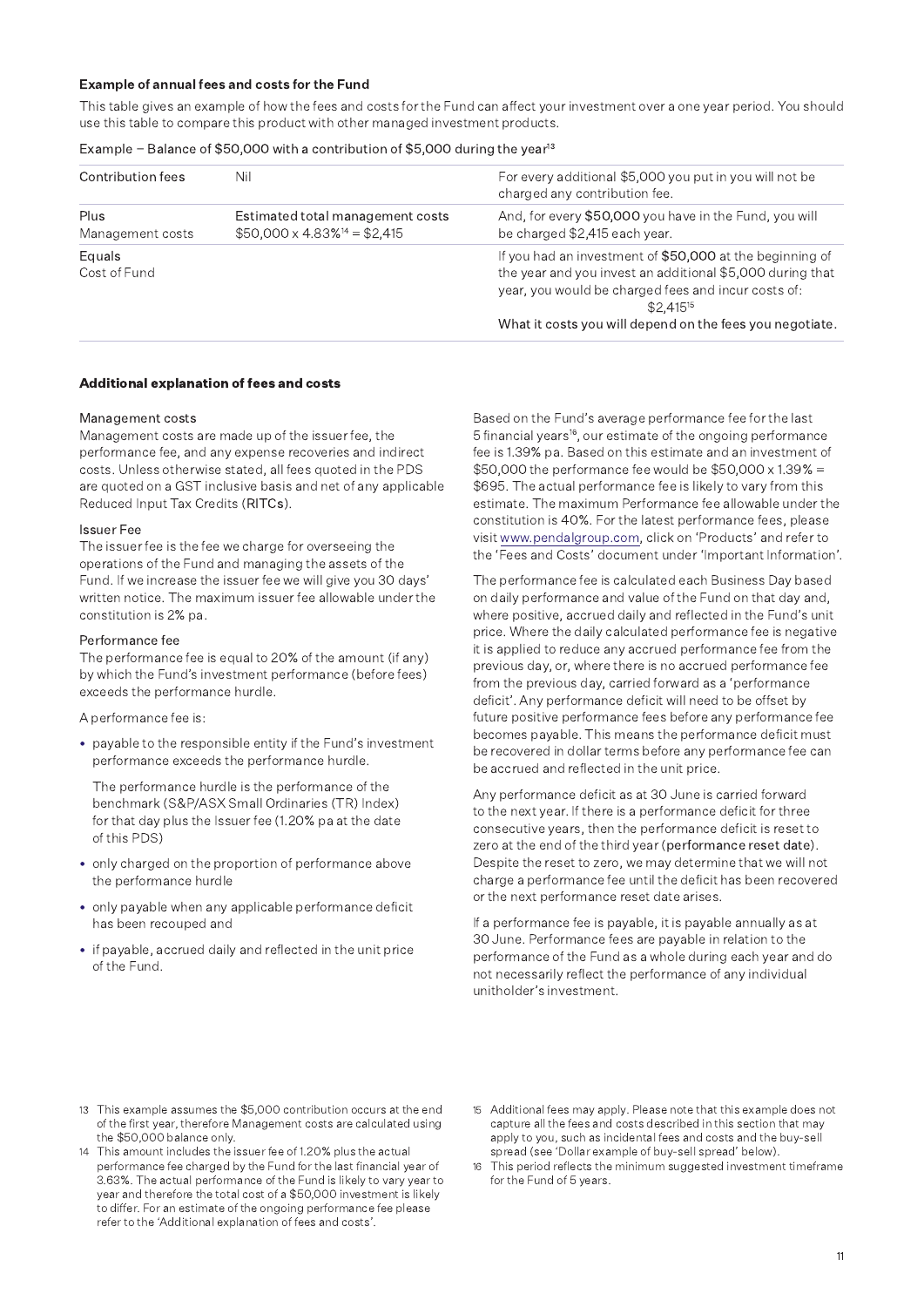#### Expense recoveries

We are also entitled to be reimbursed for expenses we incur in the proper performance of our duties and in connection with the day-to-day operation of the Fund. Such recoverable expenses include registry costs, printing costs of PDSs, annual reports and statements, and certain direct expenses such as overseas custodian charges and audit fees. At the date of this PDS, we pay these recoverable expenses (excluding any GST payable on our fees) out of our issuer fee. However, if we decide to deduct expenses in addition to the issuer fee in the future, we will give you 30 days' written notice.

#### Indirect costs

Indirect costs are certain costs which we reasonably estimate have reduced, directly or indirectly, the Fund's return. Indirect costs may include underlying investment manager fees and costs and certain derivative costs. If any indirect costs are incurred, these are reflected in the unit price of the Fund and are not charged to you as a fee or retained by us.

The indirect costs estimate in the fees and costs table is based on information available to us as at the date of this PDS and represents the indirect costs over the last financial year. This information may change from year to year and prior notice will not ordinarily be provided. For the latest indirect costs, please visit www.pendalgroup.com, click on 'Products', and refer to the 'Fees and Costs' document under 'Important Information'.

#### **Transactional and operational costs**

Transactional and operational costs such as brokerage, bidoffer spreads on securities traded, settlement costs, clearing costs and government charges may be incurred as a result of changes in a Fund's investment portfolio either in relation to implementing the Fund's investment strategy or investors entering or exiting the Fund.

Transaction costs that are incurred in relation to investors entering or exiting the Fund are recouped via the Fund's buy- sell spread (being the difference between the Fund's entry and exit unit prices).

For the last financial year, the estimated total transactional and operational costs for the Fund were 0.73%. Of this amount, we estimate 0.08% was recouped via the buysell spread and 0.65% reduced the return of the Fund. These costs may vary from year to year depending on the transactional or operational costs in implementing the Fund's investment strategy and/or investors entering or exiting the Fund.

When a Fund incurs transactional and operational costs these are paid out of the Fund's assets and reflected in its unit price and are not charged to you as an additional fee or cost.

#### **Buy-sell spread**

The buy-sell spread is an adjustment to the unit price so that there is a difference between the entry and exit price for the Fund. The buy-sell spread is an additional cost to you and is generally incurred whenever you invest or withdraw funds. As the cost is built into the unit price, the buy-sell spread will not appear on any statement we issue. The buy-sell spread also reflects the market impact of purchasing and selling the underlying assets in the market. There is no buy-sell spread for distributions that are reinvested.

The buy-sell spread is retained by the Fund (it is not a fee paid to us) and represents a contribution to the transaction costs (such as brokerage) incurred when the Fund is purchasing or selling assets. The buy-sell spread also reflects the market impact of purchasing and selling the underlying assets in the market. The purpose of imposing the buy-sell spread is to ensure these costs are fairly borne by investors joining and leaving the Fund and that other investors (ie those not joining or leaving at a particular time) are not disadvantaged.

The current total buy-sell spread is 1.20% of the value of the Fund's assets, represented as the difference between the entry price and the exit price. A buy spread of 0.60% is applied on each application and a sell spread of 0.60% is applied on each withdrawal. We may vary the buy-sell spread from time to time and prior notice will not ordinarily be provided. For current buy-sell spread information, visit www.pendalgroup.com, click on 'Products' and select the Fund.

#### Dollar example of buy-sell spread

This table gives an example of how the buy-sell spread for the Fund can affect your investment if you invested \$50,000 in the Fund at a total buy-sell spread of 1.20% (the buy-sell spread at the date of the PDS).

| <b>Spread</b>  | <b>Calculation</b>        | <b>Amount</b> | How and when paid                                                 |
|----------------|---------------------------|---------------|-------------------------------------------------------------------|
| Buy<br>spread  | $$50,000 \times$<br>0.60% | \$300         | Generally, you incur<br>this cost when you<br>invest and when you |
| Sell<br>spread | \$50,000x<br>0.60%        | \$300         | withdraw from the<br>Fund. <sup>17</sup>                          |

#### Indirect investors - additional master trust or wrap account fees

For indirect investors accessing the Fund through a master trust or wrap account, additional fees and costs may apply. These fees and costs are stated in the offer document provided by your master trust or wrap account operator.

#### Product access payments and fund manager payments

From the fees we receive we may pay product access payments (at our discretion) to wrap platforms, master trust or other investment administration services ('Platforms') for making the fund available on their investment menus.

The amount of these payments may change during the life of the PDS. As these amounts are paid by us out of our own resources, they are not an additional cost to you.

<sup>17</sup> Additional fees may apply. Please note that this example does not capture all the fees and costs described in this section that may apply to you, such as incidental fees and costs.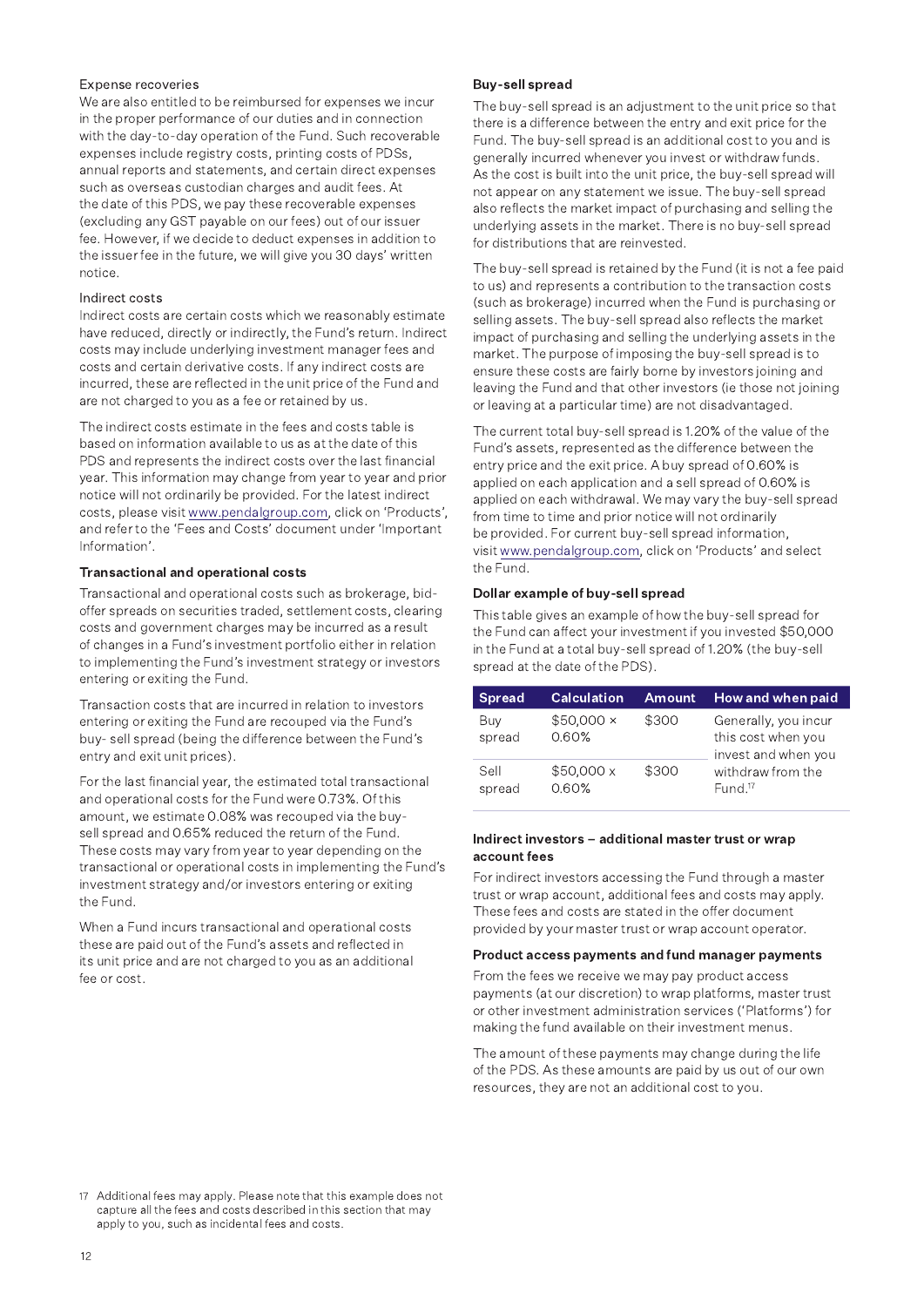#### Fees paid to financial advisers and other persons

#### Direct remuneration

Pendal does not pay commissions to financial advisers who provide financial product advice to retail investors.

#### Non-monetary benefits

We may make non-monetary payments or benefits (including sponsorships, gifts and entertainment) to financial advisers, dealer groups and platform providers who provide financial product advice to retail investors where those payments are less than \$300 or are given in relation to providing information technology support or software used for professional development, or for genuine educational and training purposes.

If these amounts or benefits are provided, they are payable out of the fees and costs we are entitled to receive and are not an additional cost to you.

#### Register of non-monetary benefits

We maintain a register that outlines all of the non-monetary payments or benefits that we make to financial advisers. dealer groups and platform providers or receive from them with a value between \$100 to \$300.

You can obtain a copy of this register by contacting our Client Services team.

#### Ability to negotiate fees - wholesale clients

If you are classed as a wholesale client (such as a professional investor) under the Corporations Act, in accordance with Australian Securities and Investments Commission (ASIC) policy, all fees described in this PDS may be individually negotiated. There is no set manner or method of negotiating fees. Please contact our Client Services team for further information.

#### When we can introduce new fees not currently charged?

The constitution of the Fund provides that we can charge the following fees. At the date of this PDS we do not charge these fees but, if we introduce them, we will give direct investors 30 days written notice.

| Fee              | <b>Description</b>                                                 | Maximum.<br>allowable |
|------------------|--------------------------------------------------------------------|-----------------------|
| Contribution fee | The fee on each<br>amount contributed to<br>your investment by you | 6%                    |

#### Incidental fees and costs

In addition to the fees and costs set out above, standard Government fees, duties and bank charges may also apply to investments and withdrawals (including dishonour fees and conversion costs) and are paid by the investor.

#### Rebates/waivers for interfunding arrangements

The Fund may invest from time to time in other funds that we, or a related entity, manage (related fund). Our current policy is:

- no contribution fee is payable to the related fund
- issuer fees are either not collected by the related fund or if they are, they are rebated in full to the Fund; and
- where the related fund charges expense recoveries outside the issuer fee, these will also be rebated to the Fund.

However, we may change these arrangements at any time, in which case, we will give investors 30 days' notice.

## 7. General information

#### **Taxation**

Investing in managed funds is likely to have tax consequences. Managed funds generally do not pay the tax liability on behalf of investors. However, we may be required to withhold tax from each distribution at the relevant withholding tax rates under certain circumstances. As an investor, you will generally be subject to tax on your share of any taxable income and net realised capital gains generated by the Fund.

The tax information provided in this PDS is intended to be a brief guide only and should not be relied upon as a complete statement of all relevant laws. It is based on our interpretation of current laws at the date of this PDS and is provided as a general overview of how these laws may apply to you. Because the Australian taxation system is complex and different investors have different circumstances, investors are strongly advised to seek professional tax advice before investing in the Fund.

#### **Taxation of the Fund**

We intend to manage the Fund in such a manner that the Fund is not subject to Australian tax and have elected that the Fund be an Attribution Managed Investment Trust (AMIT). The AMIT election will continue to apply in future years, provided the Fund continues to meet certain eligibility criteria.

We do not expect the Fund to be subject to tax on the income of the Fund (other than in relation to withholding tax on foreign income or other taxes in respect of non-resident investors) as we intend that:

- when the Fund is an AMIT: all taxable income of the Fund will be 'attributed' to investors on a 'fair and reasonable' basis in each financial year and be reflected in the AMMA statement provided to investors; and
- when the Fund is not an AMIT: investors will continue to be presently entitled to all the net income of the Fund in each financial year and an investor's share of the net taxable income of the Fund will be reflected in the tax statement provided to the investor.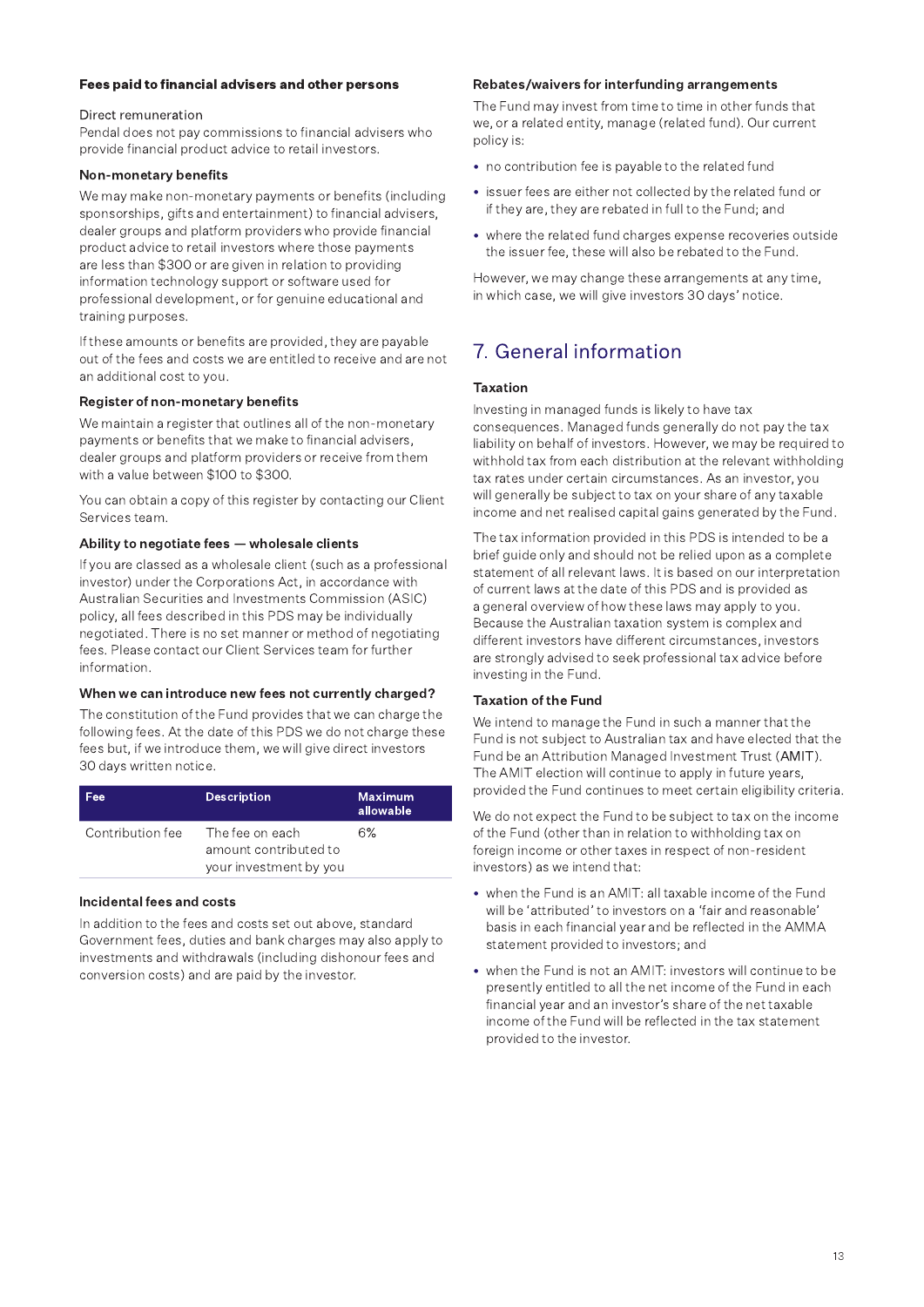#### **AMIT Tax Regime**

The AMIT tax regime is designed specifically for managed funds, to provide certainty and flexibility to managed funds and their investors, such as:

- the Fund will be deemed to be a 'fixed trust' for taxation purposes:
- the allocation of taxable income to investors is based on 'attribution' rather than 'present entitlement' to the net income of the Fund:
- the Fund may use the 'unders and overs' system to reconcile variances in amounts attributed to investors; and
- investors may increase or decrease the cost base of their units in the Fund where taxable income attributed to them is less than or greater than (respectively), broadly, the cash distribution(s) and tax offsets for an income year, to prevent potential double taxation.

If you disagree with our attribution of taxable income, you may write to the Commissioner of Taxation within 4 months of the end of the relevant income year. You will be required to provide us with a copy of this submission at the same time.

We are indemnified out of the assets of the Fund for any taxes and related costs incurred with operating the Fund as an AMIT, including claims in relation to a tax liability, but only to the extent that the tax and related costs were incurred in the proper performance of our duties.

While the Fund is an AMIT, we have the discretion to accumulate income (instead of, or in addition to, distributing income to investors), and if we do so, the accumulated income will be reflected in the Fund's unit price.

#### **Taxation of Financial Arrangements (TOFA)**

Broadly, the TOFA rules may affect the time at which gains and losses from financial arrangements are recognised for income tax purposes, including whether the gains and losses are recognised on an accruals rather than realisation basis or whether the gains and losses are on revenue account. The Fund should be subject to the TOFA rules and depending on the types of financial arrangements it holds, it may be required to recognise gains and losses from these financial arrangements on an accruals basis.

Individuals should not be directly subject to TOFA in respect of their investment, unless they have elected for the TOFA rules to apply.

Other investors may be directly subject to the TOFA rules in respect of their investment. Prospective investors should seek their own advice in relation to the potential applicability of TOFA in respect of their particular circumstances.

#### **Withholding taxes**

The Fund may derive income from foreign sources which is subject to foreign withholding taxes in those jurisdictions.

Such taxes may be reduced under tax treaties which may exist between Australia and the respective foreign jurisdiction. The benefit of foreign taxes paid by the Fund will be attributed/allocated to investors as foreign tax credits to the extent permitted by Australian tax laws.

#### **Australian investors**

#### Tax on income

You will generally be subject to tax on your share of the taxable income of the Fund that:

- has been attributed to you when the Fund is an AMIT; or
- you are presently entitled to when the Fund is not an AMIT,

regardless of whether you have received the distribution in cash or it is reinvested (or accumulated, when the Fund is an AMIT and we have decided to accumulate all or part of the income).

#### Tax on withdrawals

Depending on your particular circumstances, you may also be subject to capital gains tax (or income tax if you hold your units on revenue account) when you withdraw or otherwise dispose of your units in the Fund.

#### Quoting your Tax File Number (TFN) or Australian **Business Number (ABN)**

Investors are not obliged to provide us with their TFN or ABN (if applicable), but if you are an Australian resident for tax purposes and you do not provide either, and do not claim a valid exemption, we are required to deduct tax from distributions that are paid as cash, reinvested or amounts attributed to you, at the highest marginal tax rate, plus the Medicare levy and other applicable levies.

Australian companies and other entities that invest in the course or furtherance of their registered business may provide us with their ABN instead of their TFN.

#### **Non-residents of Australia**

For non-resident investors wishing to invest in Australia, we recommend that they seek independent professional tax advice.

If you are a non-resident of Australia for income tax purposes, and have been attributed taxable income of the Fund when it qualifies as an AMIT or you are presently entitled to taxable income of the Fund when it is not an AMIT, you may be subject to non-resident withholding tax on that income. The amount of withholding tax will depend on the type of income attributed/distributed to you and the country of your tax residency.

#### **Foreign Account Tax Compliance Act (FATCA)** and Common Reporting Standard (CRS)

#### **Foreign Tax Residency Information**

We are required to identify tax residents of a country or countries other than Australia in order to meet account information reporting requirements under domestic and international laws.

If at any time after account opening, information in our possession suggests that you, or the entity or any individual who holds ownership and/or control in the entity of 25% or more (Controlling Person) may be a tax resident of a country or countries other than Australia, you may be contacted to provide further information. Failure to respond may lead to certain reporting requirements applying to the account.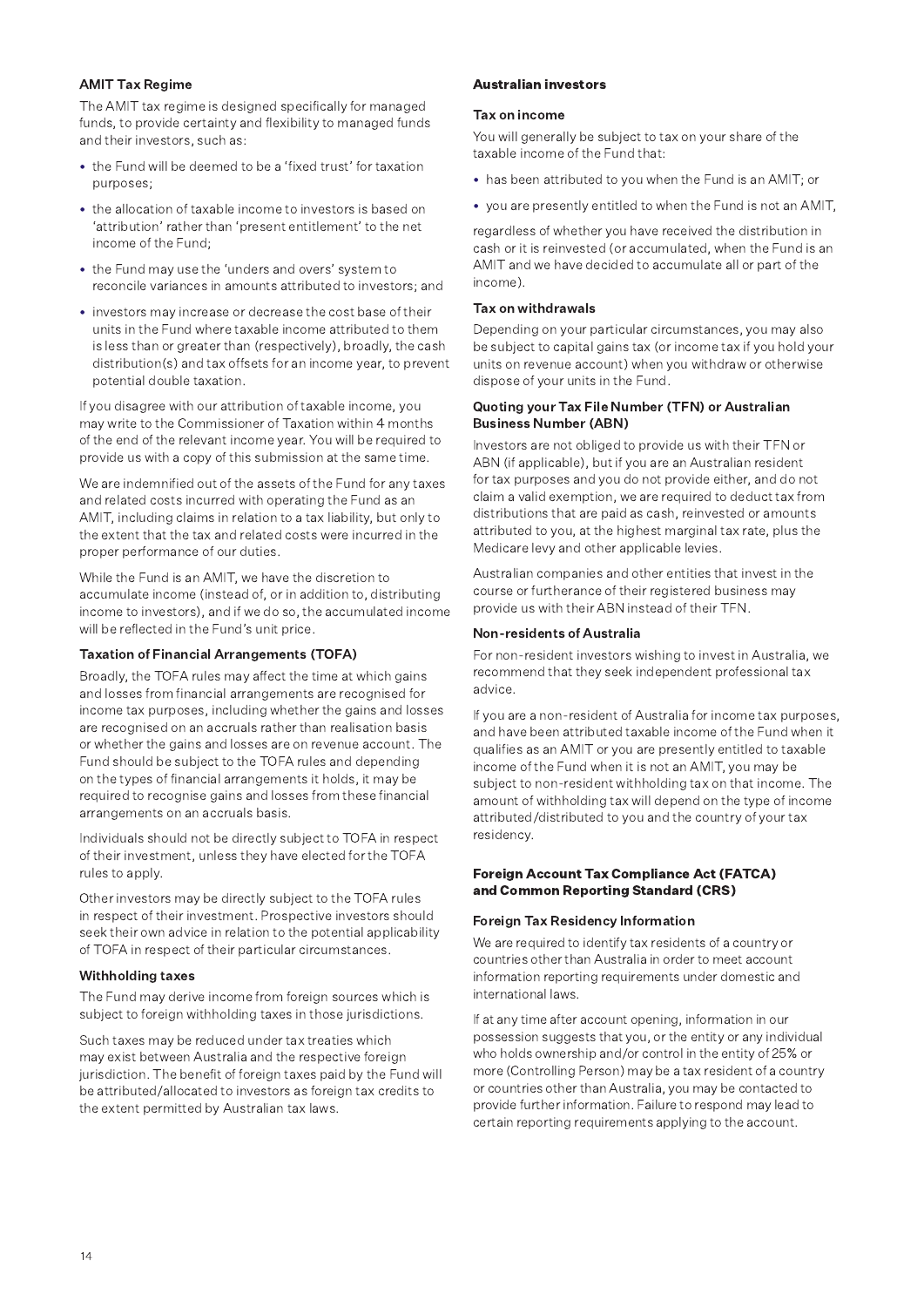A Controlling Person refers to the individual(s) that directly or indirectly own a legal interest in the entity of 25% or more and/ or exercises actual effective control over the entity, whether from an economic or other perspective such as through voting rights. Where no individuals are identified as exercising control of the entity through ownership interests, the Controlling Person of the entity is deemed to be the individual(s) who hold the position of senior managing official. In the case of a trust, a Controlling Person includes the settlor(s), trustee(s), appointer(s), protector(s) or classes of beneficiaries and in the case of an entity other than a trust, the term includes persons of equivalent or similar positions.

#### **Goods and Services Tax (GST)**

GST will not be imposed on the application for, or withdrawal of, units in the Fund. However, the Fund may be charged GST on fees and expenses that it pays.

The Fund may be entitled to claim a refund (Reduced Input Tax Credit) for part of the GST included in certain fees and expenses.

#### The constitution of the Fund

#### What is the constitution of the Fund?

The Fund is a registered managed investment scheme established under a document called a constitution. Under the constitution, the responsible entity of the Fund is responsible for operating the Fund and selecting investments in accordance with the constitution. The Corporations Act, the constitution and the general law set out the framework under which the Fund operates. The constitution (including any amendments) has been lodged with ASIC.

If you wish to inspect a copy of the constitution, please contact your master trust or wrap account operator or contact our Client Services team.

#### What are the main rights of investors under the constitution?

The rights and obligations of investors in the Fund are governed by the constitution for the Fund, this PDS, the Corporations Act (as varied by ASIC) and the general law relating to trusts. Some of the provisions of the constitution are discussed elsewhere in this PDS. Others affecting your rights include:

- the nature of the units and whether classes of units are authorised. Every unit confers a beneficial interest in the Fund as a whole (but not a specific interest in any particular asset of the Fund)
- how we must calculate unit prices and the value of the Fund
- what you are entitled to receive when you withdraw or the Fund is wound up
- your right to share in any income and how we calculate it.

The constitution is designed to limit your liability to the value of your units, but the courts are yet to determine the effectiveness of limits of this kind.

Your rights to requisition, attend and vote at meetings of unit holders are mainly contained in the Corporations Act.

#### What are our main duties and rights under the constitution?

There are also provisions governing our powers and duties as responsible entity, including that we:

- can issue units to you before your application money is received, as long as you pay interest on the outstanding amount of application money to the Fund
- have wide powers to invest, borrow and generally manage the Fund
- have discretion to refuse transfers and applications
- can change the constitution, but we need approval at a meeting of unit holders if the change will adversely affect rights
- can terminate the Fund at any time and will give you notice of any intention to do so. If we terminate the Fund, you share pro rata in the net proceeds available from the sale of investments
- can retire, in which case a new responsible entity will be appointed.

As responsible entity of the Fund we must comply with all obligations set out in the constitution. We are also subject to duties under the law including duties to act honestly, exercise care and diligence, and treat investors of the same class equally.

#### What are our liabilities and indemnities under the constitution?

The constitution limits our liabilities in relation to the Fund. For example:

- we are not liable for acting in reliance in good faith on professional advice
- if we comply with our duties and act in accordance with the relevant laws and the constitution, we are not liable to you for any loss in connection with the Fund.
- . In addition, we are entitled to be indemnified out of the assets of the Fund for liabilities we incur in connection with the proper performance of our duties for the Fund.